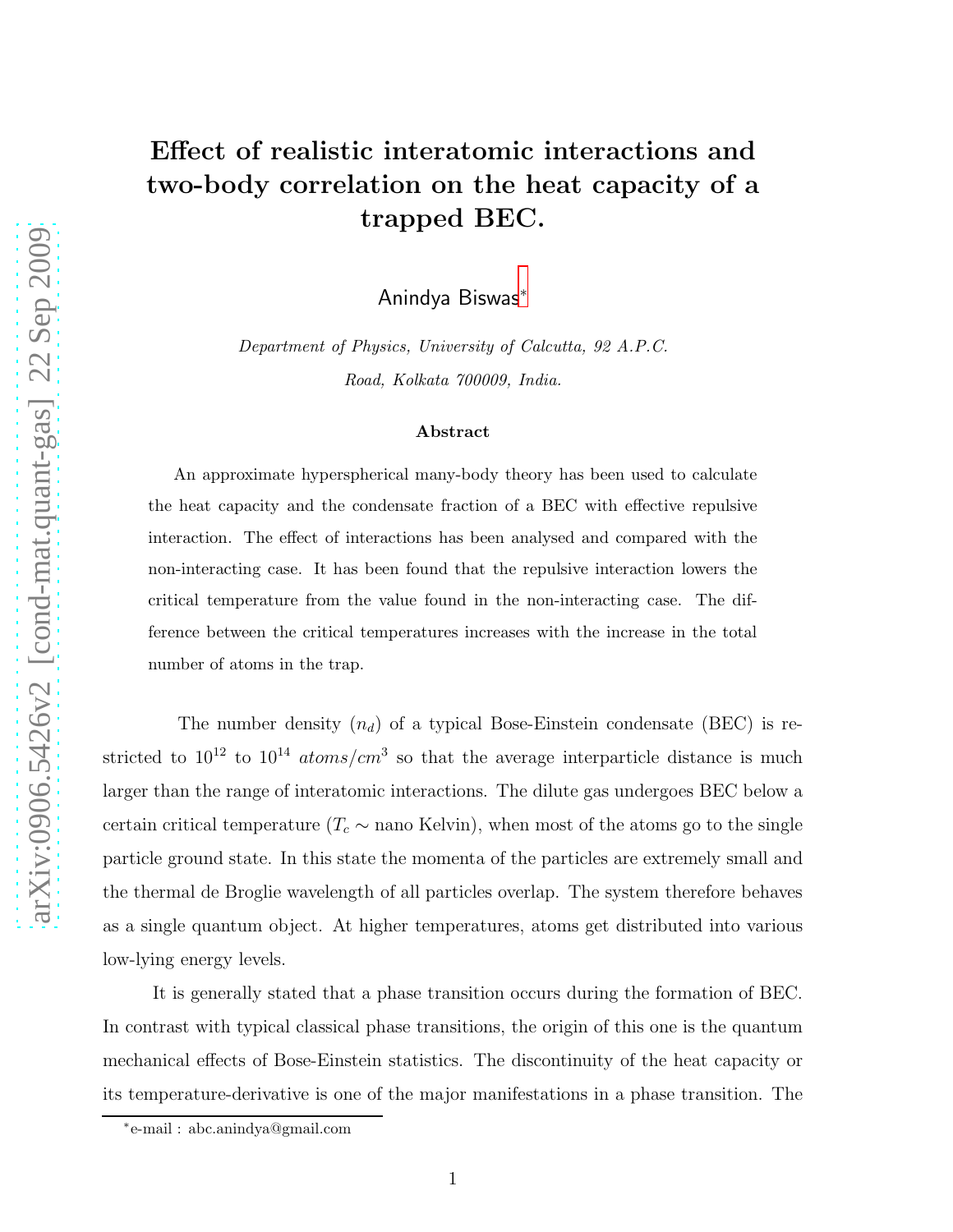heat capacity  $(C_A)$  of a system of large but finite number of non-interacting bosons  $(A)$ in a three dimensional harmonic trap shows a discontinuity at the transition temperature  $(T_c^0)$ , in the semi-classical approximation in which the sum over states is replaced by an integral over energy  $[1, 2]$  $[1, 2]$ . In this approximation, the chemical potential at temperature  $T$ ,  $\mu(T)$ , is constant (=its maximum value) for  $T \leq T_c^0$  and decreases suddenly for  $T > T_c^0$ . This approximation is valid for a very large number of particles  $(A \to \infty)$ . Very rapid change of  $C_A(T)$  near the critical temperature results for the trapped non-interacting bose gas, having a large but finite number of particles when sums are numerically evalu-ated [\[3\]](#page-13-2). The rapid change appears to approach a discontinuity as  $A \to \infty$ . Thus for a finite system, strictly speaking there is no phase transition, although a rapid change in phase occurs near  $T_c^0$ , which is the transition temperature for non-interacting bosons in the thermodynamic limit. Clearly there is no strict transition temperature for the finite system (interacting or non-interacting), a critical temperature  $(T_c)$  may be defined as the temperature at which  $C_A$  attains its maximum [\[3\]](#page-13-2). In this work we critically examine the nature of these quantities for a finite condensate of trapped interacting bosons.

Interatomic interactions are known to have appreciable effects on the static properties of the condensate [\[1\]](#page-13-0). Thus it is important to study the effects of two-body interactions on the heat capacity and condensate fraction of the BEC. The most common procedure is to solve the Gross-Pitaevskii (GP) equation, which is obtained from the mean field approach, together with the assumption of a contact two-body interaction, whose strength is given by the s-wave scattering length  $(a_s)$  [\[1\]](#page-13-0). A contact interaction is a good approximation only in the low density limit. Use of a contact interaction in the mean field theory reduces the mean field equation to the GP equation, which is a single second order differential equation, non-linear in the condensate wave function. For a finite range interaction, the ideal procedure would be to solve the many body Schrödinger equation  $ab$ initio. Alternatively, one can use an approximate approach like the fully self-consistent mean field theory. An exact solution of the Schrödinger equation is impractical for a large number ( $\sim 10^4$ ) of atoms in the condensate. The essentially exact diffusion Monte Carlo (DMC) method [\[4\]](#page-13-3) is a powerful tool for the many-body problem, but it is rather slow and faces difficulties especially for highly excited states of a condensate containing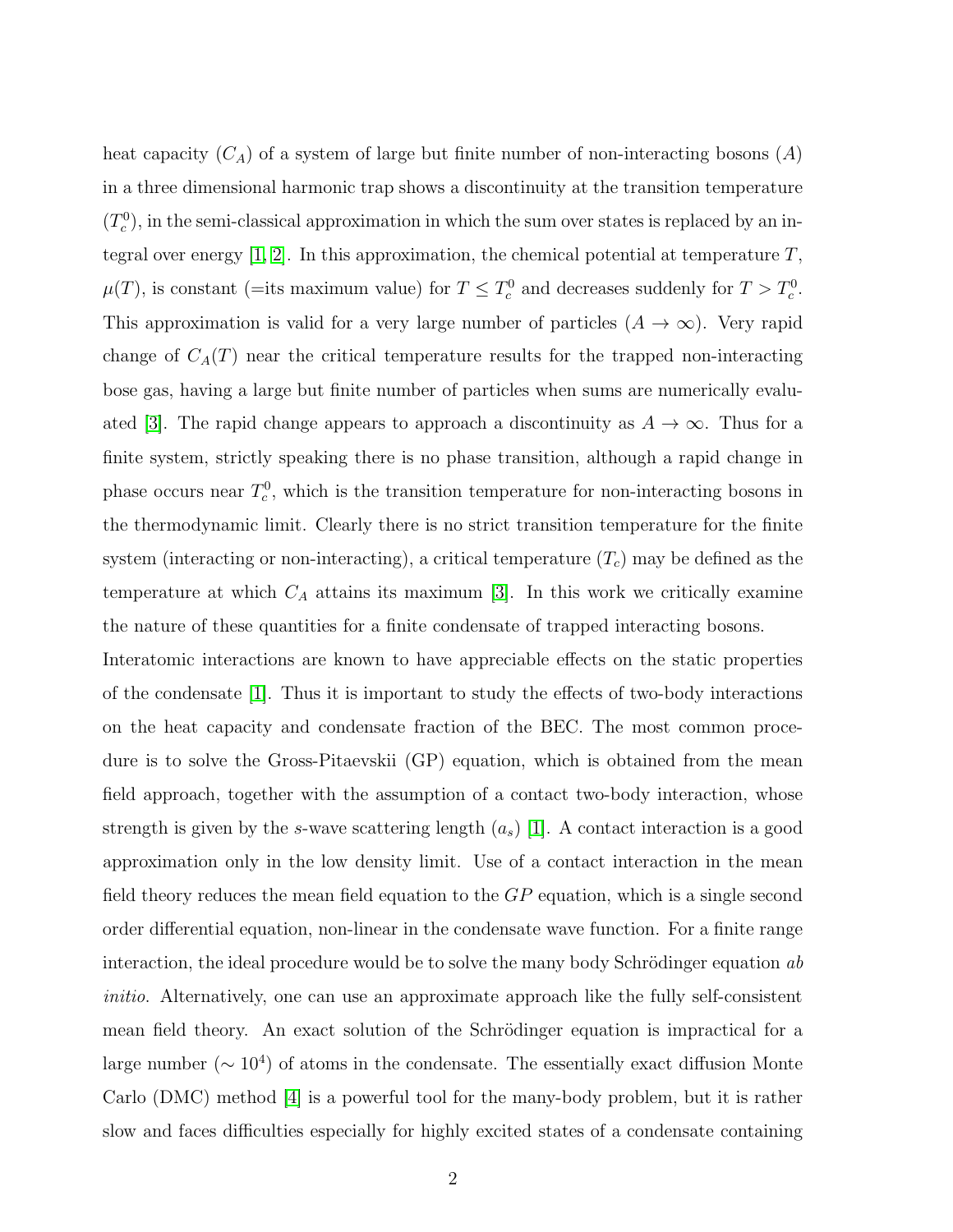a large number of particles. This is a serious difficulty, since one needs to calculate a large number of excited energy levels of the system to obtain thermodynamic quantities. In this communication, we have adopted an approximate but *ab initio* solution of the many-body Schrödinger equation, expanding each Faddeev component of the many-body wave function in a subset [called potential harmonics (PH)] [\[5\]](#page-13-4) of the full hyperspherical harmonic (HH) basis [\[6\]](#page-13-5). The approximation involves disregard of higher-than-two-body correlations in the Faddeev component [\[5\]](#page-13-4), which is well justified in a fairly dilute BEC [\[7\]](#page-13-6).

We have calculated a large number of energy levels  $(E_{nl})$  of a condensate of  ${}^{85}Rb$ atoms trapped in a spherically symmetric harmonic oscillator potential and using these the heat capacity and condensate fraction of the system in the condensed as well as the normal phase. Here  $E_{nl}$  is the energy in oscillator units of the  $n^{th}$  radial excitation of the  $l^{th}$  surface mode. The energy eigenstates of the system have been calculated using the Potential Harmonic Expansion Method (PHEM) for trapped interacting bosons [\[7,](#page-13-6) [8\]](#page-13-7). This technique has been shown to reproduce known results for the static properties [\[7,](#page-13-6) [8,](#page-13-7) [9\]](#page-13-8) as also the collapse of attractive condensates [\[10\]](#page-13-9). The PHEM was further used to investigate the effect of shape dependence of the two-body potential [\[11\]](#page-13-10), as also for studying the effect of anharmonic traps [\[12\]](#page-13-11). These applications have proved that the underlying methodology of the PHEM produces reasonable results for the  $T = 0$  properties of the BEC. In the present work, the method is extended to investigate thermodynamic quantities. Convergence of the partition function for  $T > 0$  requires the calculation of a large number of energy levels (typically  $n \sim 400$  and  $l \sim 200$ ). This is very time consuming for the essentially exact DMC method. Even for the mean field theory and the GP equation, this is a formidable task. By contrast the PHEM is a fairly fast procedure and such a calculation is within the realm of feasibility.

Here, we consider a system of  $A = N + 1$  identical bosons, each of mass m and confined in a trap which is approximated by a spherically symmetric harmonic oscillator potential with frequency  $\omega$ . For the static properties, it is assumed that the atomic cloud is at zero temperature. The time independent Schrödinger equation is given by,

$$
\left[ -\frac{\hbar^2}{2m} \Sigma_{i=1}^A \nabla_i^2 + \Sigma_{i=1}^A \frac{1}{2} m \omega^2 x_i^2 + \Sigma_{i,j>i}^A V(\vec{x}_i - \vec{x}_j) \right] \Psi(\vec{x}) = E' \Psi(\vec{x}) \tag{1}
$$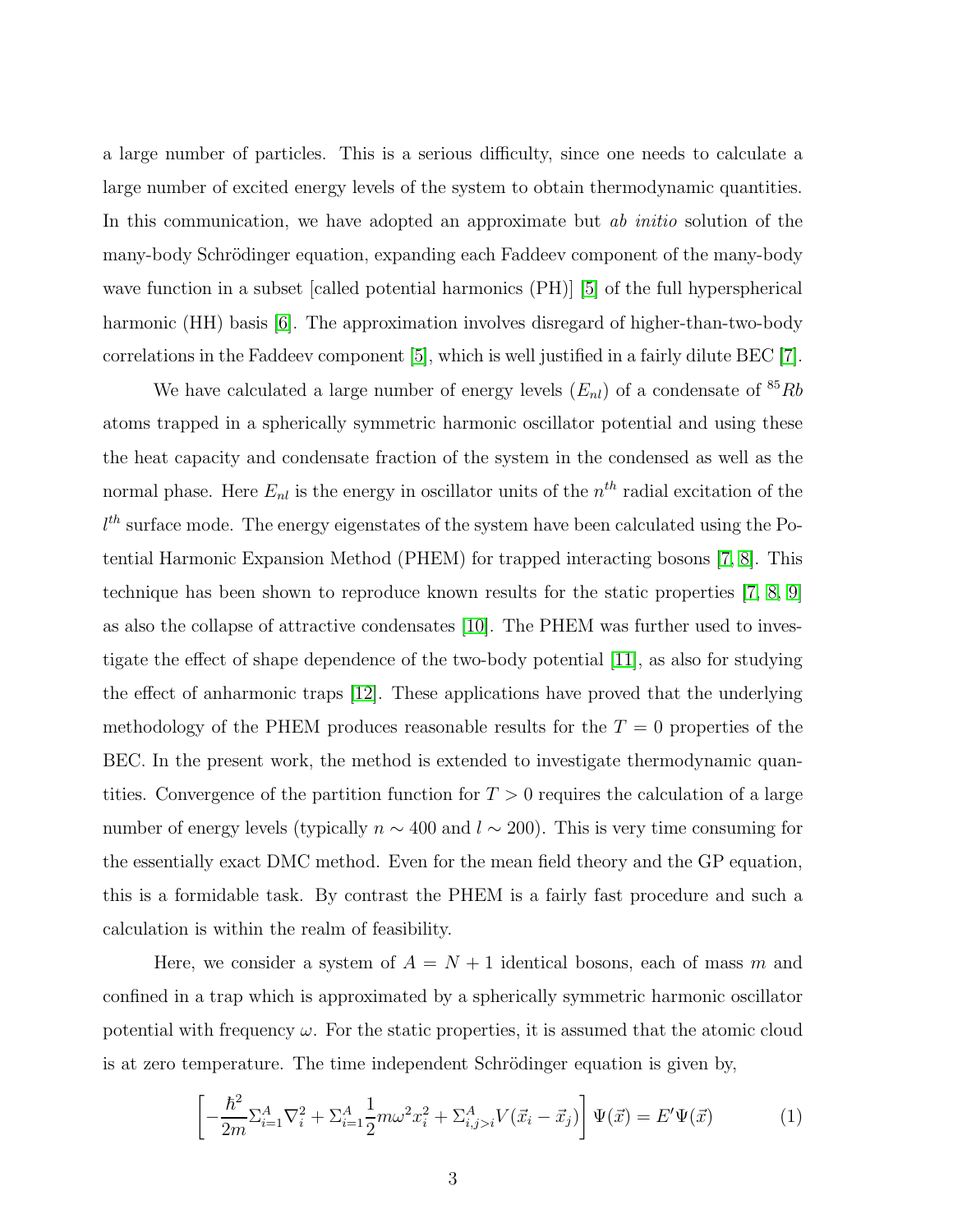where  $\vec{x} = \{\vec{x}_1, \vec{x}_2, \dots, \vec{x}_A\}$  represents the position coordinates of A particles,  $V(\vec{x}_i - \vec{x}_j)$ is the pairwise local central two-body interaction between the  $i^{th}$  and  $j^{th}$  particles and  $E'$ is the total energy of the system. The centre of mass motion can be decoupled and the Schrödinger equation for relative motion of the system is expressed in terms of Jacobi coordinates  $\left\{ \vec{\xi}_i(i = 1, N) \right\}$  (which are linear combinations of the position coordinates [\[6\]](#page-13-5)) as

$$
\left[ -\frac{\hbar^2}{2m} \Sigma_{i=1}^N \nabla_{\xi_i}^2 + \Sigma_{i=1}^N \frac{1}{2} m \omega^2 \xi_i^2 + \Sigma_{i,j>i}^A V(\vec{r}_{ij}) - E \right] \Psi(\vec{\xi}_1, \vec{\xi}_2, ..., \vec{\xi}_N) = 0 \tag{2}
$$

where  $E = E'$  –energy of centre of mass motion and  $r = \left[\sum_{i=1}^{N} \xi_i^2\right]^{1/2}$  is called the hyperradius. The evolution of the system can be studied by following the motion of one point in the 3N dimensional hyperspace. The polar coordinates of this point are given by a set  $(\Omega_N)$  of  $(3N-1)$  angles. We choose  $\vec{r}_{ij} = \vec{\xi}_N$ . For the remaining  $(N-1)$  Jacobi vectors a hyperradius  $\rho_{ij}$  is defined in 3(N – 1) dimensional space by  $\rho_{ij} = \left[\sum_{k=1}^{N-1} \xi_k^2\right]^{1/2}$ . In the PHEM, only two-body correlations are incorporated in the wave function. Higher body correlations can be neglected since the gas is very dilute and the probability of a three body collision is minimal. So, the wave function  $\Psi(\vec{\xi})$  can be decomposed into Faddeev components

$$
\Psi(\vec{\xi}) = \sum_{i,j>i}^{A} \psi_{ij}(\vec{r}_{ij},r). \tag{3}
$$

The Faddeev component  $\psi_{ij}$  describes the (partial) motion of the system when the *ij*-pair interacts, while the remaining  $(A - 2)$  particles are simply spectators. The Schrödinger equation for the Faddeev component can be written as

$$
\left[ -\frac{\hbar^2}{2m} \Sigma_{i=1}^N \nabla_{\xi_i}^2 + \Sigma_{i=1}^N \frac{1}{2} m \omega^2 \xi_i^2 - E \right] \psi_{ij}(\vec{r}_{ij}, r) = -V(r_{ij}) \Sigma_{k,l>k}^A \psi_{kl}(\vec{r}_{kl}, r). \tag{4}
$$

Summing eq.  $(4)$  over all pairs and using eq.  $(3)$ , we get back the full Schrödinger equation. Assumption of two-body correlations alone makes  $\psi_{ij}$  a function of  $\vec{r}_{ij}$  and r only [\[5\]](#page-13-4) and hence  $\psi_{ij}$  can be expanded in the complete set of potential harmonics (which are the subset of full hyperspherical harmonics, needed for the expansion of  $V(r_{ij})$  [\[5\]](#page-13-4)) as

$$
\psi_{ij}(\vec{r}_{ij},r) = r^{\frac{-(3A-4)}{2}} \Sigma_K P_{2K+l}^{lm}(\Omega_{ij}) u_K^l(r), \qquad (5)
$$

where K is the grand orbital quantum number and  $\Omega_{ij}$  is the set of all hyperangles for the particular choice  $\vec{\xi}_N = \vec{r}_{ij}$ . Substitution of eq. (5) in eq. (4) and subsequent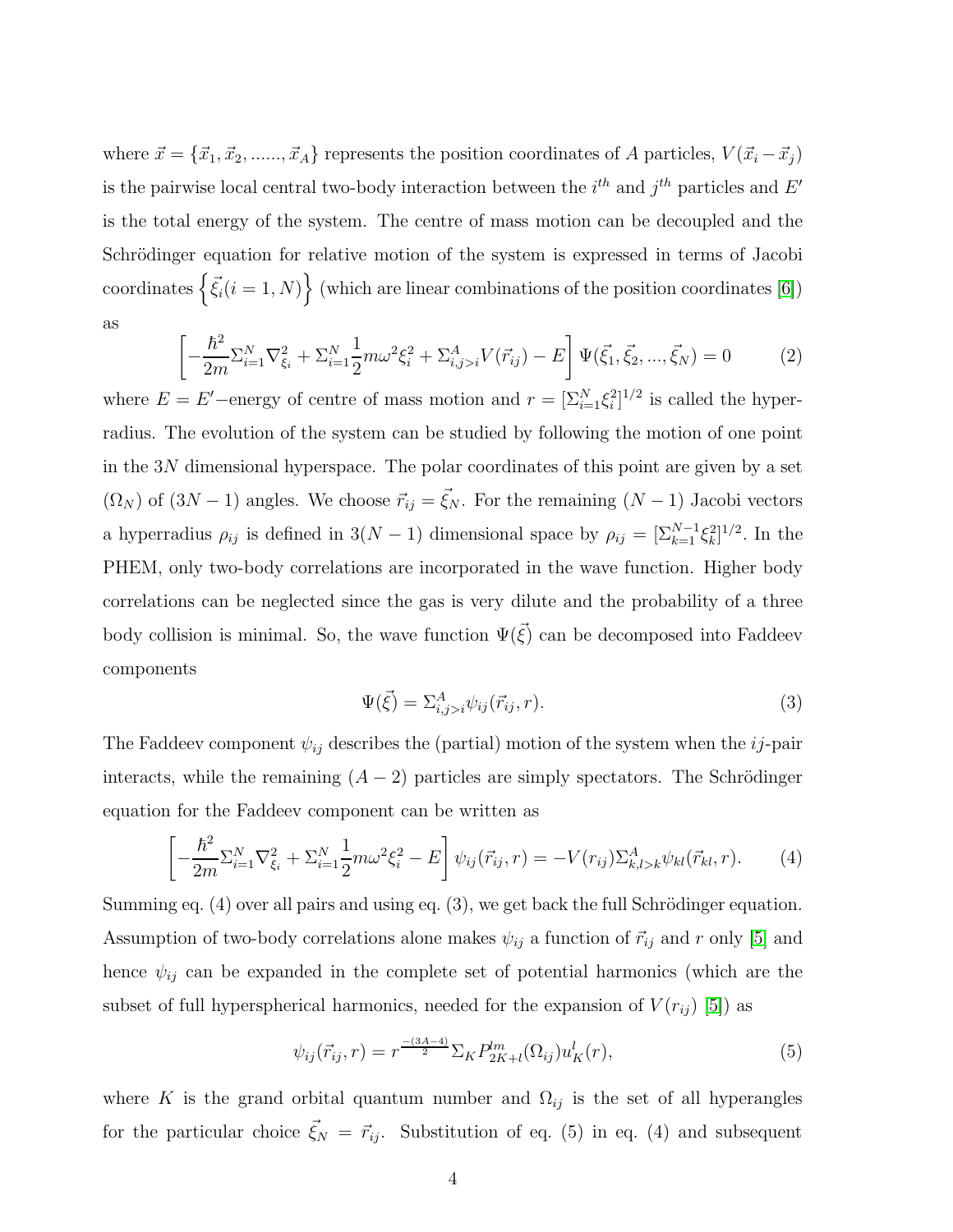projection on the PH basis leads to a set of coupled differential equations CDE  $[7, 8]$  $[7, 8]$ which are then solved using the hyperspherical adiabatic approximation (HAA) [\[13,](#page-13-12) [14\]](#page-13-13). The latter assumes that the hyperradial motion is slow compared to the hyperangular motion. This approximation has been shown to be very reliable in atomic and molecular cases [\[13\]](#page-13-12). The adiabatically separated hyperangular eigenvalue equation is solved (by diagonalizing the corresponding potential matrix) to obtain the lowest eigenpotential  $\omega_0(r)$  as a parametric function of r. This is the effective potential for the condensate to move as a single quantum entity in the hyperradial space. In the HAA approach, an approximate solution of the CDE is obtained by solving a single uncoupled differential equation,

$$
\left[ -\frac{\hbar^2}{m} \frac{d^2}{dr^2} + \omega_0(r) + \sum_{K=0}^{K_{max}} \left| \frac{d\chi_{K0}(r)}{dr} \right|^2 - E \right] \zeta_0(r) = 0 \tag{6}
$$

where  $\zeta_0(r)$  is the condensate wave function in the hyperradial space and  $\{\chi_{K,0}\}\$ is the eigen column vector, corresponding to the lowest eigenvalue  $\omega_o(r)$ , of the potential matrix for a fixed value of r. Ground state in the effective potential well  $\omega_0(r)$  gives the ground state energy  $(E_{00})$  of the condensate. For the calculation of thermodynamic properties using the grand canonical partition function, we need a large number of excitation levels in this effective potential well which depends on the orbital angular momentum  $(l)$  of the system. However for  $l > 0$ , computation of the potential matrix element is very time consuming. On the other hand, the hyper-centrifugal repulsion term appearing in the matrix to be diagonalized, is very large for large A compared to the contribution coming from  $V(\vec{r}_{ij})$  for  $l > 0$ . Thus the hyper-centrifugal repulsion term contributes most to the full matrix [\[15\]](#page-13-14). Hence contributions to the off-diagonal matrix elements arising from  $l > 0$  are disregarded for the calculation of  $E_{nl}$ . Contributions coming from all terms for  $l = 0$  are properly taken [\[15\]](#page-13-14). Finally, the hyperradial equation is solved in the extreme adiabatic approximation [\[13\]](#page-13-12) to calculate the ground and excited energy levels of the condensate.

We perform the calculations for a condensate of <sup>85</sup>Rb atoms with  $a_s = 2.09 \times 10^{-4}$ o.u.(6.39 × 10<sup>-10</sup> m), which is within the range of values of  $a_s$  used in the JILA experiment [\[16\]](#page-13-15). We select only one typical value of the repulsive s−wave scattering length to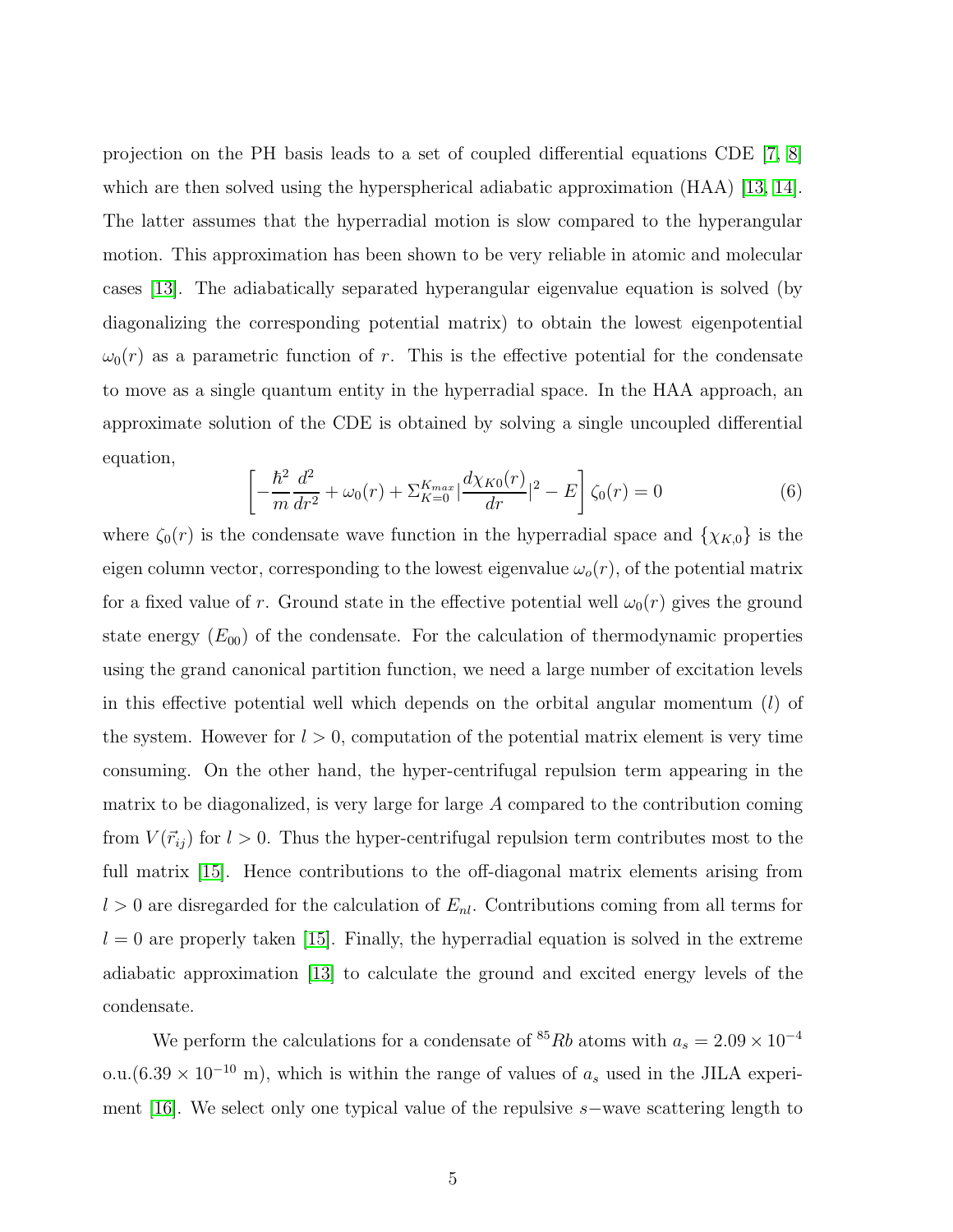demonstrate our results, since we need to calculate a large number of energy levels, which is quite time consuming even by the PHEM. More detailed calculations, particularly those for attractive (negative  $a_s$ ) condensates will be undertaken later. Although an axially symmetric trap (with radial and axial frequencies  $\omega_r$  and  $\omega_a$  respectively) was used in the JILA experiment, we assume a spherically symmetric trap of frequency  $\omega = (\omega_r^2 \omega_a)^{\frac{1}{3}}$ , for simplicity and to keep our calculations manageable. The interatomic potential is chosen to be a realistic one, *viz.*, the van der Waals potential, with a hard core of radius  $r_c$ 

$$
V(r_{ij}) = \infty, r_{ij} < r_c
$$
  

$$
= -\frac{C_6}{r_{ij}^6}, r_{ij} \ge r_c
$$
 (7)

The value of  $C_6$  is known for rubidium atoms [\[2\]](#page-13-1). Oscillator units (o.u.) are used in our calculations:  $\hbar \omega$  for energy and  $\sqrt{\frac{\hbar}{m}}$  $\frac{\hbar}{m\omega}$  for length. Value of  $C_6$  is 6.489755 × 10<sup>-11</sup> o.u.  $(4.466 \times 10^{-76} J.m^6)$ . Since the binary collisions occur at extremely low energy, the effective atom-atom interaction is specified by the  $s$ -wave scattering length  $a_s$ , which in turn depends strongly on  $r_c$ . The zero energy two-body Schrödinger equation is solved to obtain  $a_s$  analytically [\[2\]](#page-13-1). The value of  $r_c$  is adjusted such that  $a_s$  has the experimental value. Corresponding two-body wave function is used as a short range correlation function for the  $PH$  expansion, to enhance its convergence rate [\[10\]](#page-13-9). The expansion basis is then truncated subject to the condition of convergence of the  $T = 0$  static properties of the condensate. Next, a large number of energy levels of the condensate are calculated for each of the orbital angular momenta from  $l = 0$  to 200. Calculation of a large number of energy levels is very time consuming. Hence for each value of  $l$ , a smaller number of low-lying levels were calculated directly solving the hyperradial equation. These were then least square fitted to a suitable power series expansion. Convergence of such an expansion upto the desired accuracy was ascertained. Using this, high-lying levels are then obtained by extrapolation.

The Bose distribution function,  $f(E_{nl})$ , is given by

$$
f(E_{nl}) = \frac{1}{e^{\beta(E_{nl} - \mu)} - 1},
$$
\n(8)

where  $\beta =$ 1  $k_BT$ ,  $k_B$  being the Boltzmann's constant, T is the absolute temperature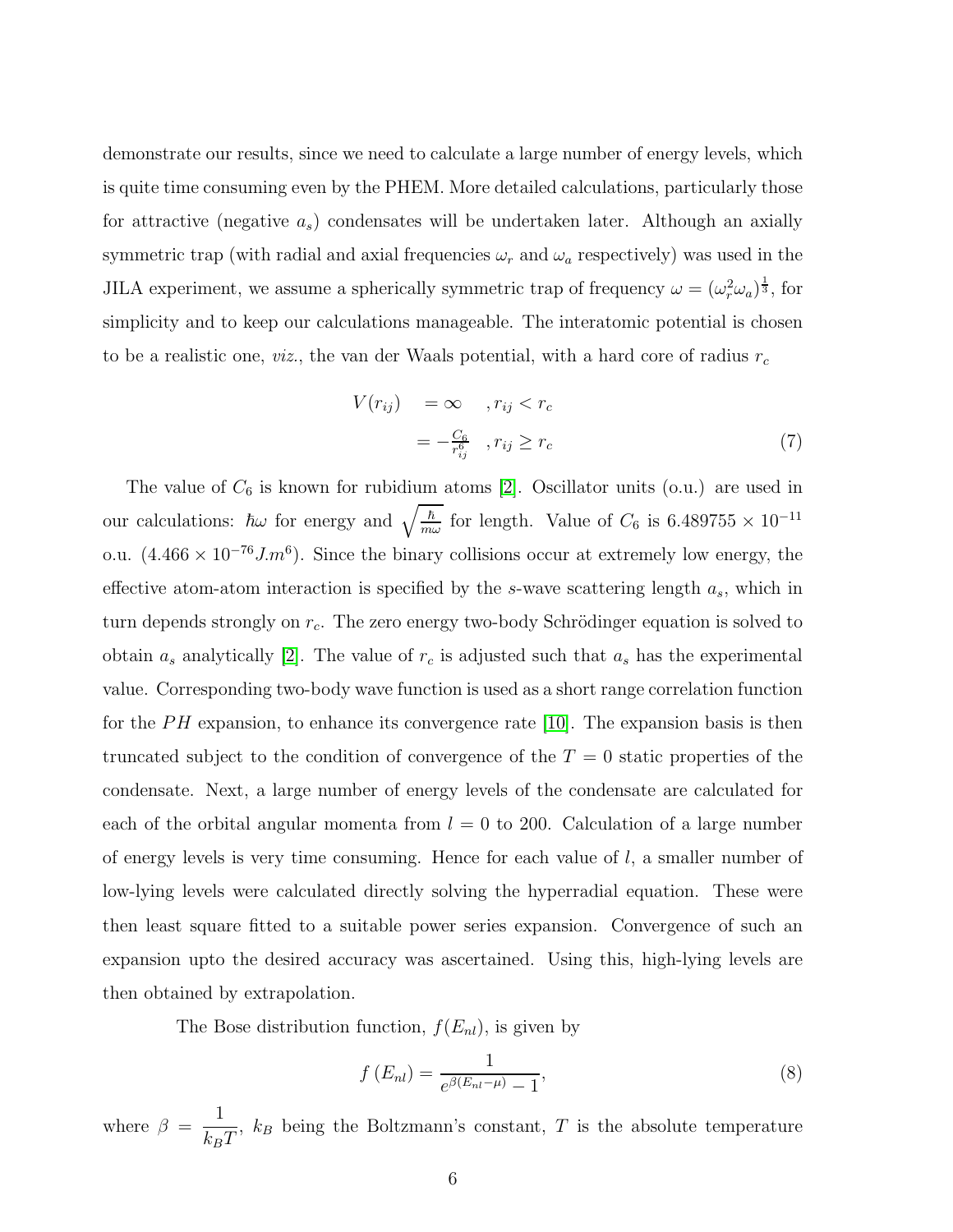and  $\mu \equiv \mu(T)$  is the chemical potential. Since the number of bosons (A) is fixed,  $\mu$  is obtained from the constraint [\[3\]](#page-13-2)

$$
A = \sum_{l=0}^{\infty} \sum_{n=0}^{\infty} d_l f(E_{nl}), \qquad (9)
$$

where  $d_l = 2l + 1$  is the degeneracy factor of the  $l^{th}$  surface mode. The total energy  $E(A, T)$  of the system is given by

$$
E(A,T) = \sum_{l=0}^{\infty} \sum_{n=0}^{\infty} d_l f(E_{nl}) E_{nl}.
$$
\n(10)

Sums in eqs. (9) and (10) are truncated after achieving convergence upto desired accuracy. The heat capacity of the system,  $C_A(T)$ , for fixed particle number (A) is given by

$$
C_A(T) = \frac{\partial E(A, T)}{\partial T} \tag{11}
$$

$$
= \beta \sum_{l=0}^{\infty} \sum_{n=0}^{\infty} \frac{d_l E_{nl} e^{\beta (E_{nl} - \mu)}}{(e^{\beta (E_{nl} - \mu)} - 1)^2} \left( \frac{E_{nl} - \mu}{T} + \frac{\partial \mu}{\partial T} \right), \tag{12}
$$

where  $\frac{\partial \mu}{\partial \mathcal{F}}$  $\frac{\partial P}{\partial T}$  is given by differentiating eq. (9) with respect to T

$$
\frac{\partial \mu}{\partial T} = -\frac{\sum_{k=0}^{\infty} \sum_{m=0}^{\infty} d_k (E_{mk} - \mu) e^{\beta (E_{mk} - \mu)} [f(E_{mk})]^2}{T \sum_{l=0}^{\infty} \sum_{m=0}^{\infty} d_l e^{\beta (E_{nl} - \mu)} [f(E_{nl})]^2}.
$$
(13)

We look for convergence of the chemical potential, as  $(n, l)$  sums are truncated in the double sum in eq. (9). This value of  $\mu(T)$  is used to calculate  $\frac{\partial \mu}{\partial T}$  $\frac{\partial P}{\partial T}$  and  $C_A(T)$ , using eqs. (13) and (12) respectively.

In Fig.1 we plot reduced chemical potential,  $\mu/\mu_0$  (where  $\mu_0$  is the chemical potential at  $T = 0$ ) as a function of the reduced temperature  $T/T_c^0$  ( $T_c^0$ ) is the reference critical temperature,  $k_B T_c^0 = 0.94\hbar\omega A^{1/3}$ , according to eq. (2.20) of Ref. [\[2\]](#page-13-1)) for  $A =$ 1000, 2000, 3000, 4000 and 5000. Note that in the text book treatment [\[2\]](#page-13-1),  $\mu$  is taken to be equal to the ground state energy of the system for  $T \leq T_c^0$  and it suddenly starts to differ for  $T > T_c^0$ . In our treatment, since A is relatively small, we evaluate the sums over n and l explicitly and  $\mu(T)$  is determined from the condition (9) for all  $T > 0$ . As a consequence  $\mu(T)$  is a continuous function of T, although  $\mu$  remains practically constant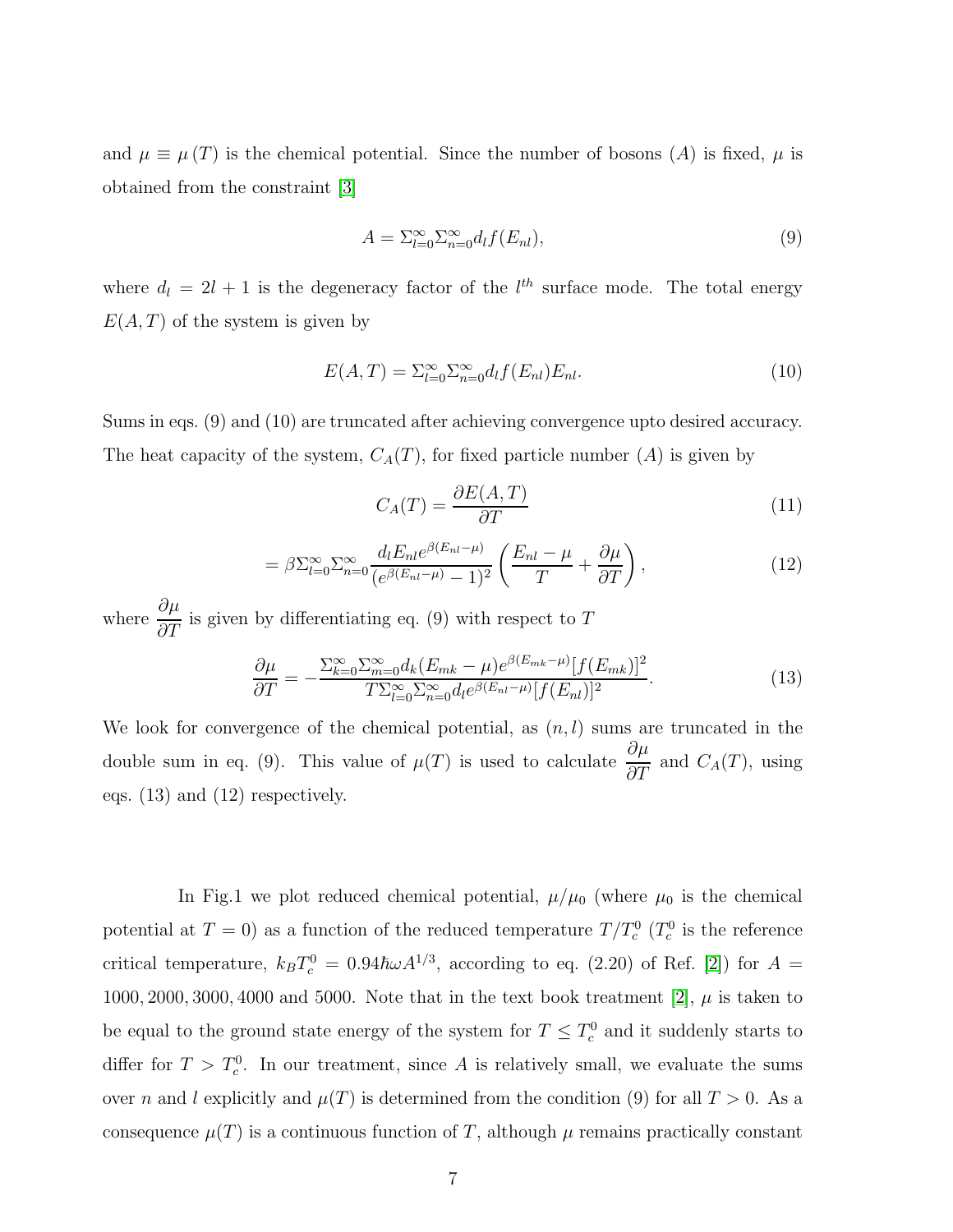

Figure 1: (Colour online) Chemical potential calculated by PHEM as a function of temperature for indicated number of interacting bosons.

over a wide range of  $T/T_c^0$ , upto  $T/T_c^0 \simeq 0.8$ . As  $T/T_c^0$  approaches 1,  $\mu/\mu_0$  decreases rapidly. Also with increasing A the deviation of  $\mu/\mu_0$  from 1 becomes more sudden. It appears that  $\frac{\partial \mu}{\partial \sigma}$  $\frac{\partial P}{\partial T}$  has a sudden change as  $A \to \infty$ .

In Fig.2, we plot  $\frac{C_A}{\Lambda}$  $Ak_B$ as a function of  $T/T_c^0$  for the same number of particles. The general pattern is similar to the non-interacting case [\[3\]](#page-13-2). One notices a sharp change in  $\frac{C_A}{U}$  $Ak_B$ just above a critical value  $(T_c)$  of T. There is a distinct peak in  $C_A(T)$ . In the absence of a discontinuity in  $C_A$  or its temperature derivative, we follow Ref. [\[3\]](#page-13-2) to define the critical temperature  $(T_c)$  to be the temperature at which  $\frac{\partial C_A}{\partial T} = 0$ . It can be seen from Fig.2 that  $T/T_c^0$  for which  $\frac{C_A}{4L_c}$  $Ak_B$ is maximum decreases with A, although  $T_c$  increases with A. Calculated values of  $T_c$  are comparable with the experimental data [\[16\]](#page-13-15). Although a measurement of  $T_c$  for such a small number of atoms has not been reported, the temperature at which BEC formation was initiated for a larger  $(A \gtrsim 10000)$ number of particles in the trap was reported to be about  $15nK$  [\[16\]](#page-13-15). The values of  $T_c$  are listed in table 1, together with  $T_c^0$  and  $T_c^A$  (critical temperature for a cloud of A non-interacting bosons in an isotropic harmonic trap). It is seen that the effect of interaction lowers the critical temperature. This is similar to the result obtained from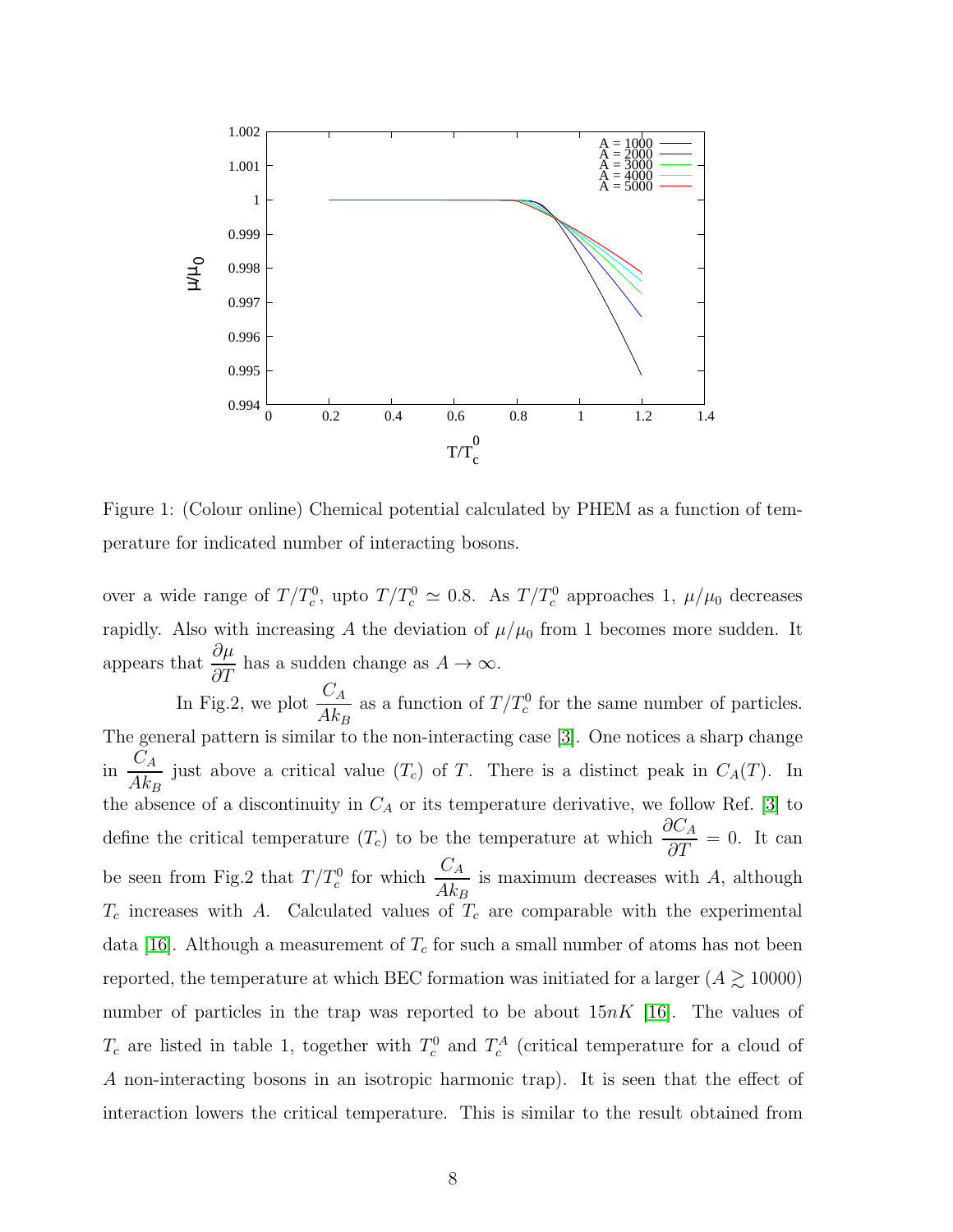

Figure 2: (Colour online) Heat capacity calculated by PHEM as a function of  $T/T_c^0$ for indicated number of interacting bosons.  $A \rightarrow \infty$  indicates infinite number of noninteracting bosons.

the GP equation [\[1\]](#page-13-0), although the amount of decrease is different. The observation that the critical temperature of the interacting gas decreases compared to the non-interacting atoms is in conformity with other theoretical and experimental findings [\[17,](#page-14-0) [18\]](#page-14-1). The effective repulsive interaction increases the energy of the system; the system therefore has to be cooled to even lower temperatures for all particles to be in the ground state. As  $T$  increases above  $T_c$ , most of the atoms get distributed in higher energy levels, with a microscopic fraction of atoms left in the ground state. At  $T = T_c$ , the number of atoms left in the ground level is still appreciable for small  $A - i$ t is denoted by  $A_0(T_c)$  and presented in the last column in Table 1. Although  $A_0(T_c)$  increases with A, the relative fraction  $\frac{A_0(T_c)}{4}$ A decreases with A.

The variation of critical temperature with the number of bosons in the condensate has been presented in Fig.3. Dependence of  $T_c^0$ ,  $T_c^A$  and  $T_c$  on the number of bosons  $(A)$ are depicted by curves labelled as 1, 2 and 3 respectively. The interparticle interaction is switched off while calculating  $T_c^A$ . The system then effectively reduces to A identical, non-interacting bosons in an isotropic, harmonic potential, which is identical with the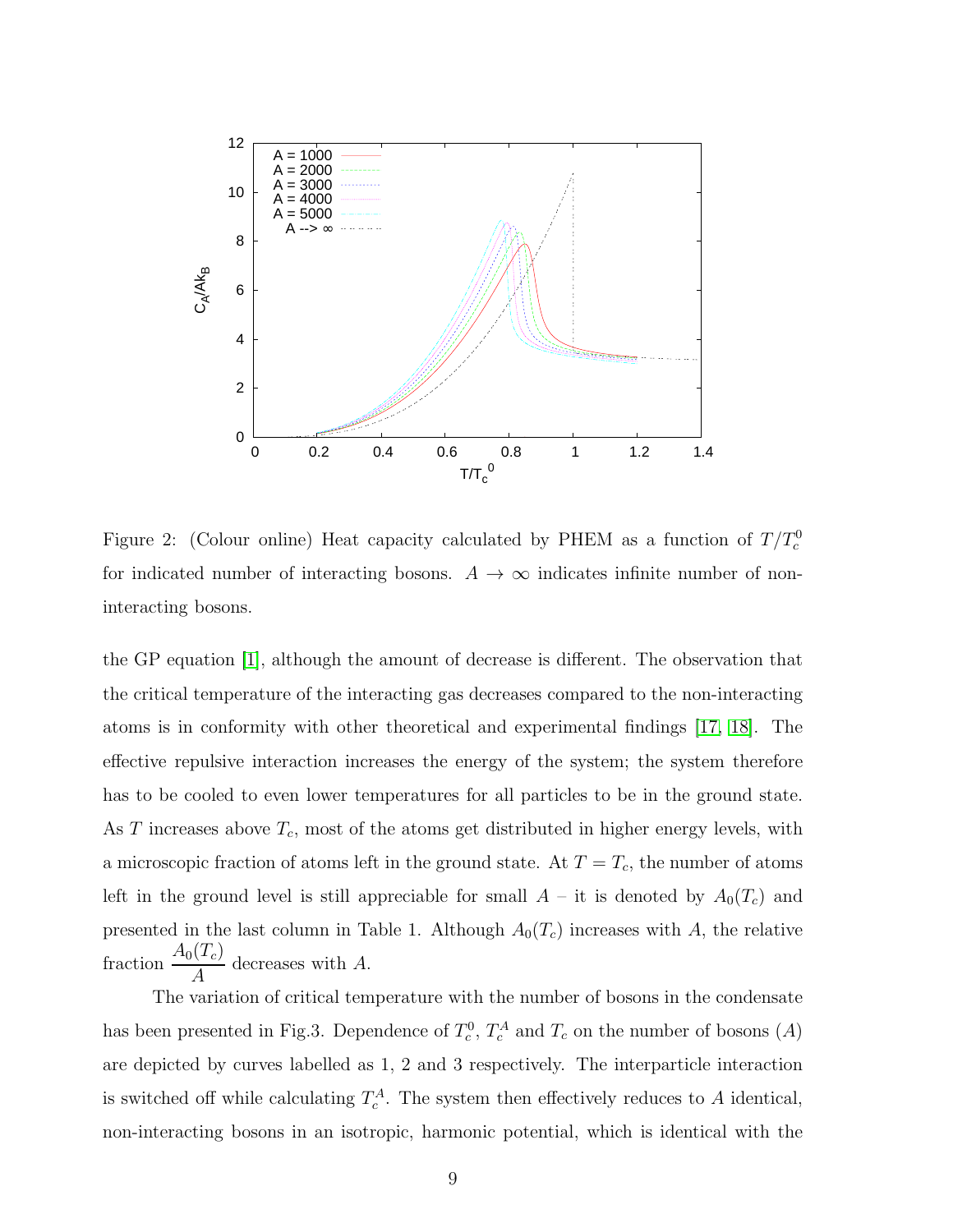calculation of Ref. [\[3\]](#page-13-2). However, both the effects of finite particle number and interparticle interactions are included in the calculation of  $T_c$ . One notices that  $(T_c^A - T_c)$  increases with A. This is intuitively expected since the number of two-body interaction bonds increase as  $A(A-1)/2$ .



Figure 3: (Colour online) Critical temperature as a function of number of Bosons confined in a spherically symmetric harmonic oscillator trap  $: 1$  – non-interacting Bosons in the thermodynamic limit  $(T_c^0)$ , 2 – finite number of non-interacting Bosons  $(T_c^A)$ ,  $3$  – interacting Bosons  $(T_c)$  by PHEM.

Finally, we calculate the condensate fraction  $(F_c)$  as

$$
F_c(T) = \frac{A - \sum_{n,l} d_l f(E_{nl})}{A} \tag{14}
$$

where  $\Sigma'$  indicates sum over all  $(n, l)$  except the ground state  $(0, 0)$ . We plot it as a function of T in Fig. 4 for condensates with 1000, 2000, 3000, 4000, and 5000 particles. These plots are again similar to those for the ideal non-interacting case [\[1,](#page-13-0) [2\]](#page-13-1). Some fluctuations, especially for larger number of particles at lower temperatures, are due to numerical errors. In the same figure, we also plot the condensate fraction of noninteracting bosons in the thermodynamic limit (indicated by  $A \to \infty$ ). While  $F_c(T)$  for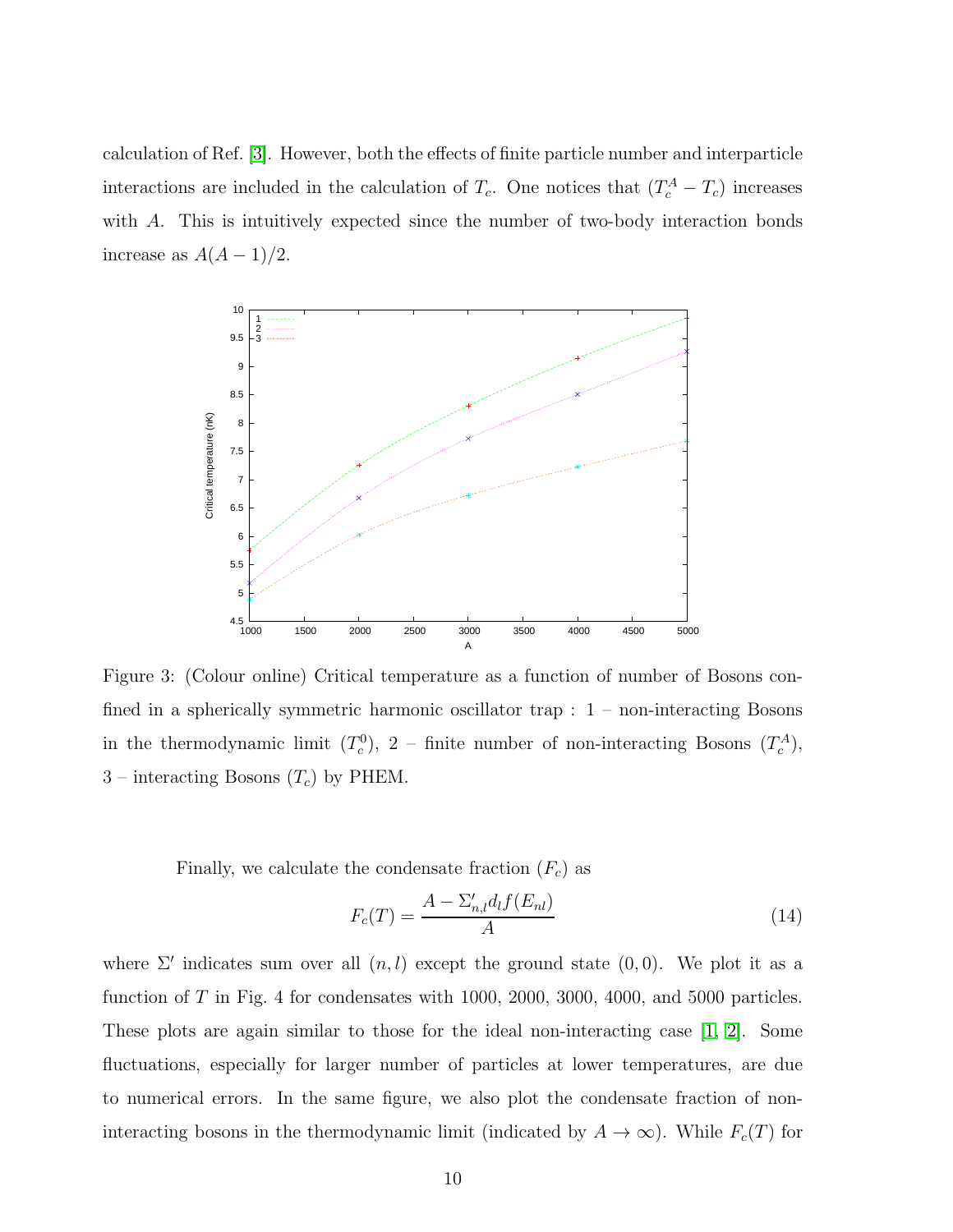

Figure 4: (Colour online) Condensate fraction calculated by PHEM as a function of  $T_c/T_c^0$  for various indicated values of number of interacting bosons.  $A \to \infty$  indicates infinite number of non-interacting bosons.

the non-interacting system in the thermodynamic limit reaches zero sharply at  $T = T_c^0$ , that for the finite interacting system decreases fairly gradually for  $T > T_c$ , after a sharp drop at  $\simeq T_c$ . Also as net interaction increases due to increase in A, the curves are shifted further to the left, in agreement with the shift of  $C_A(T)$  (Fig.2). In Fig.5, we compare the condensate fraction by the PHEM with that obtained using other approaches [\[1,](#page-13-0) [19\]](#page-14-2). The curves are plotted for a particular value of the dimensionless interaction parameter  $\eta =$  $\mu(N, T = 0)$  $k_BT_c^0$ . The parameter  $\eta$  is a measure of the ratio of interaction energy and the thermal energy [\[1\]](#page-13-0). The larger the value of  $\eta$ , the larger is the interaction energy. The PHEM result for  $A = 5000$  corresponds to  $\eta = 0.24$  and is plotted against the reduced temperature  $T/T_c^0$ , labelled 'PHEM'. For comparison with the mean field local density result, we use eq. (122) of Ref. [\[1\]](#page-13-0) for  $\eta = 0.24$  to plot the curve labelled 'GP'. The effect of two-body interaction reduces the condensate fraction appreciably. The condensate fraction in a BEC with interacting bosons has also been calculated using the canonical ensemble [\[19\]](#page-14-2) (eq. (45) of Ref. [\[19\]](#page-14-2)) and labelled 'canonical' in Fig. 5. In the same figure we also plot  $F_c(T)$  for non-interacting bosons in the thermodynamic limit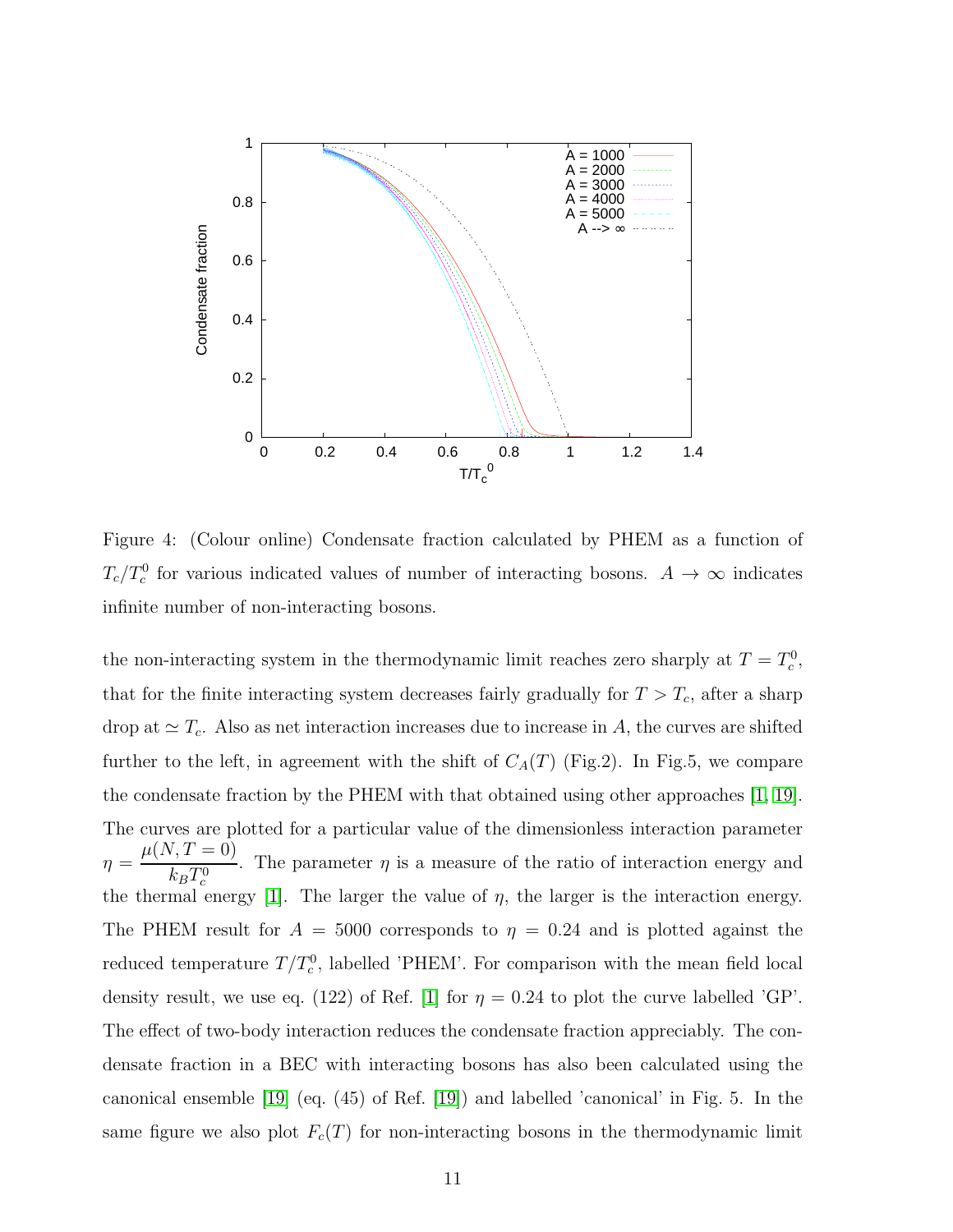which is labelled 'non-int'. The thermodynamical properties calculated using the canonical ensemble coincides with those obtained using the grand canonical ensemble in the thermodynamic limit. However, the effect of finite number of particles has been incorporated in the curve marked 'canonical' and therefore differs from the curve obtained using the mean field, local density approach in the grand canonical ensemble. Contact interaction has been used for both these approaches. In our method we use the realistic van der Waals potential, incorporate two-body correlations in the condensate wave-function and compute thermodynamical properties for finite number of interacting bosons. The difference of our results from those obtained using the other approaches can be attributed to these causes.

![](_page_11_Figure_1.jpeg)

Figure 5: (Colour online) Calculated condensate fraction as a function of  $T/T_c^0$  for the dimensionless parameter  $\eta = 0.24$ , by different indicated methods.

To summarise, we have calculated the chemical potential, condensate fraction and heat capacity of a condensate containing a fixed number of atoms as a function of temperature (T), using static energy levels calculated by the potential harmonic expansion method. A realistic interatomic interaction viz., van der Waals potential (whose short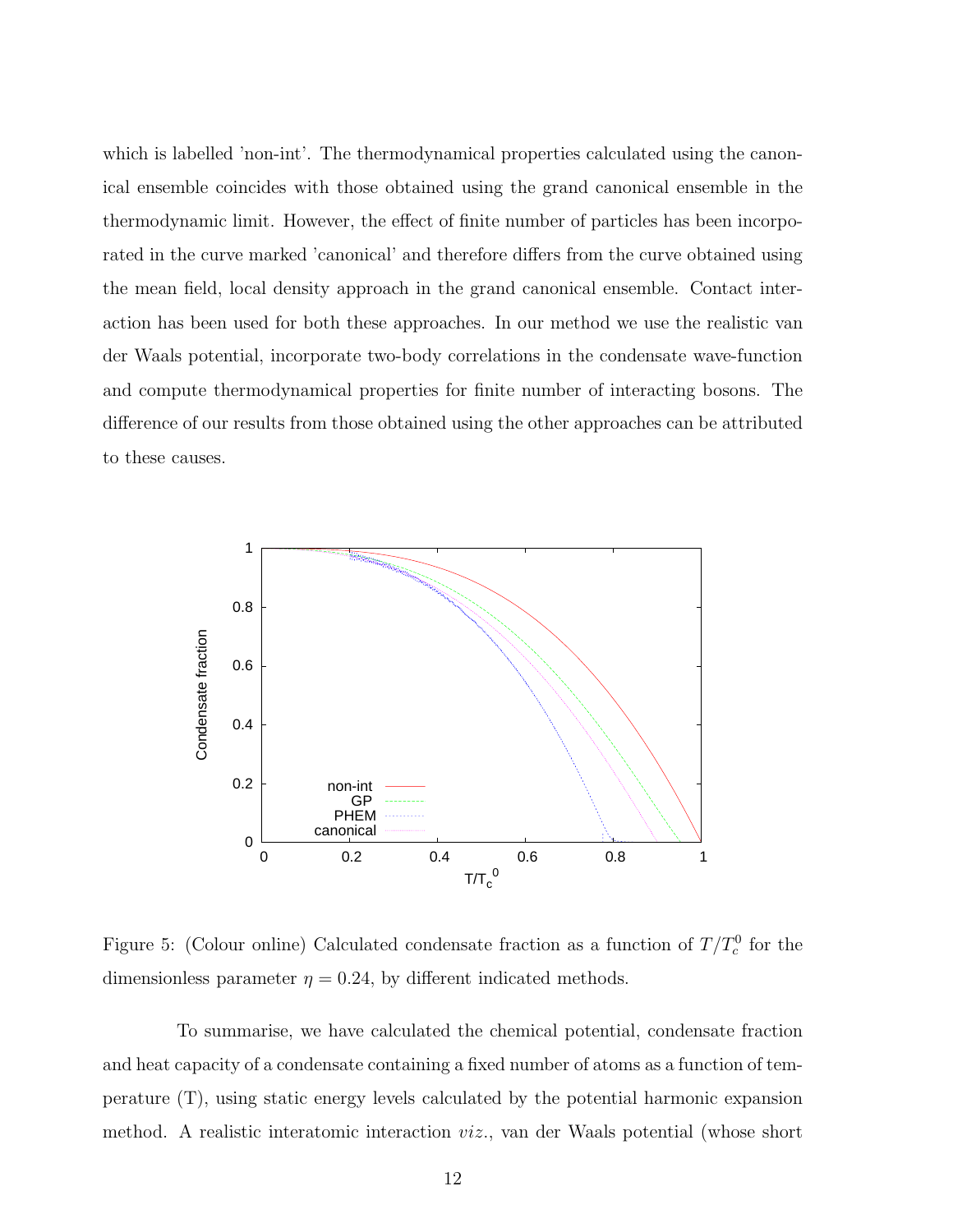Table 1: Critical temperatures in  $nK$  for different values of A and the remaining number of bosons in the lowest energy state at  $T = T_c$ .

| $\boldsymbol{A}$ | $T_c$ | $T_c^0$ | $T_c^A$ | $A_0(T_c)$ |
|------------------|-------|---------|---------|------------|
| 1000             | 4.89  | 5.76    | 5.18    | 102        |
| 2000             | 6.04  | 7.26    | 6.68    | 168        |
| 3000             | 6.75  | 8.31    | 7.73    | 225        |
| 4000             | 7.26  | 9.15    | 8.51    | 268        |
| 5000             | 7.65  | 9.86    | 9.27    | 317        |

range behaviour is adjusted to give the correct experimental s-wave scattering length) is used as the two-body interaction. In this hyperspherical many-body method all the two-body correlations are appropriately taken care of, but higher-than-two-body correlations are disregarded, which is justified for the dilute condensate. Calculated  $C_A$  shows a gradual increase with T, until it reaches a maximum and falls rapidly near the critical temperature  $(T_c)$ . There is no discontinuity either in  $C_A$  or its temperature derivative as functions of  $T$ . The sharpness of the sudden fall increases with  $A$ . This is similar to the non-interacting inhomogeneous BEC where  $C_A$  appears to have a discontinuity at  $T = T_c^0$  as  $A \to \infty$  ( $T_c^0$  is the critical temperature in the thermodynamic limit). Beyond  $T_c$ ,  $C_A/A$  approaches the ideal value  $3k_B$ . We notice that  $T_c$  increases gradually with A, which is also seen for non-interacting atoms. We find that critical temperature for interacing atoms is lower than that of non-interacting atoms, which agrees with intuitive expectations.

Financial support from University Grants Commission (UGC), India is gratefully acknowledged. The author wishes to thank Prof. T. K. Das and Dr. B. Chakrabarti for useful discussions.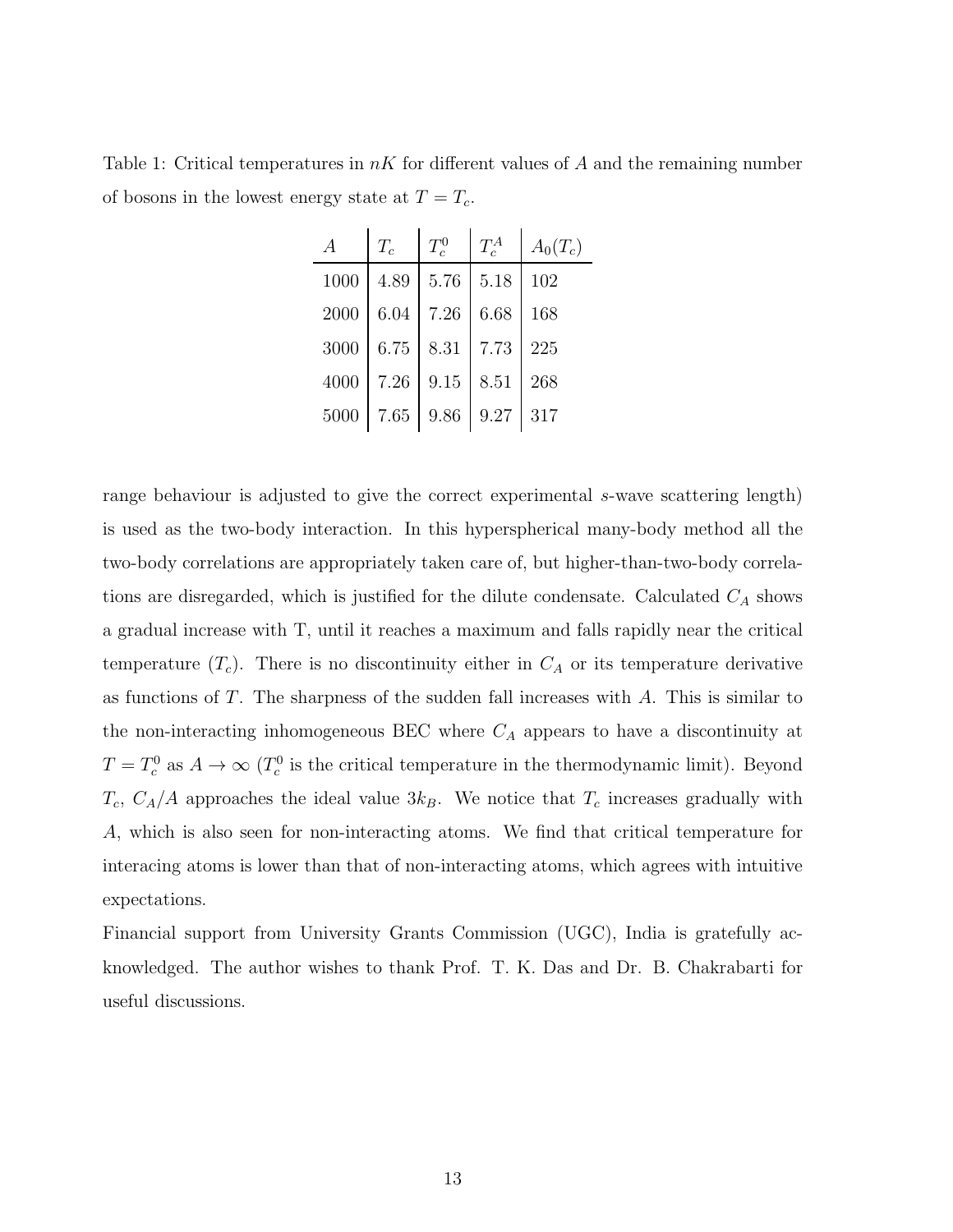## <span id="page-13-1"></span><span id="page-13-0"></span>References

- [1] F. Dalfovo et al, Rev. Mod. Phys. 71, 463 (1999).
- <span id="page-13-2"></span>[2] C. J. Pethick and H. Smith, Bose-Einstein condensation in dilute gases, Cambridge, England, 2002.
- <span id="page-13-3"></span>[3] R. Napolitano, J. De Luca and V.S.Bagnato, Phys. Rev. A 55, 3954 (1997).
- <span id="page-13-4"></span>[4] D. Blume and C. H. Greene, Phys. Rev. A **63**, 063601 (2001).
- <span id="page-13-5"></span>[5] M.Fabre de la Ripelle, Ann. Phys. (N.Y.) 147, 281 (1983).
- <span id="page-13-6"></span>[6] J.L.Ballot and M.Fabre de la Ripelle, Ann. Phys. (N.Y.) 127, 62 (1980).
- <span id="page-13-7"></span>[7] T.K.Das and B.Chakrabarti, Phys. Rev. A 70, 063601 (2004).
- <span id="page-13-8"></span>[8] T.K.Das et al, Phys. Rev. A 75, 042705 (2007).
- <span id="page-13-9"></span>[9] B.Chakrabarti, A.Kundu and T.K.Das, J. Phys. B 38, 2457 (2005).
- <span id="page-13-10"></span>[10] A.Kundu, B.Chakrabarti and T.K.Das, J. Phys. B 40, 2225 (2007).
- <span id="page-13-11"></span>[11] B. Chakrabarti and T. K. Das, Phys. Rev. A 78, 063608 (2008).
- <span id="page-13-12"></span>[12] B. Chakrabarti, T. K. Das, and P. K. Debnath, Phys. Rev. A 79, 053629 (2009).
- <span id="page-13-13"></span>[13] T.K.Das, H.T.Coelho and M.Fabre de la Ripelle, Phys. Rev. C 26, 2281 (1982).
- <span id="page-13-14"></span>[14] J.L.Ballot, M. Fabre de la Ripelle and J.S.Levinger, Phys. Rev. C, 26, 2301 (1982).
- <span id="page-13-15"></span>[15] A. Biswas and T.K.Das, J. Phys. B 41, 231001 (2008).
- [16] S.L.Cornish et al, Phys. Rev. Lett. 85, 1795 (2000).